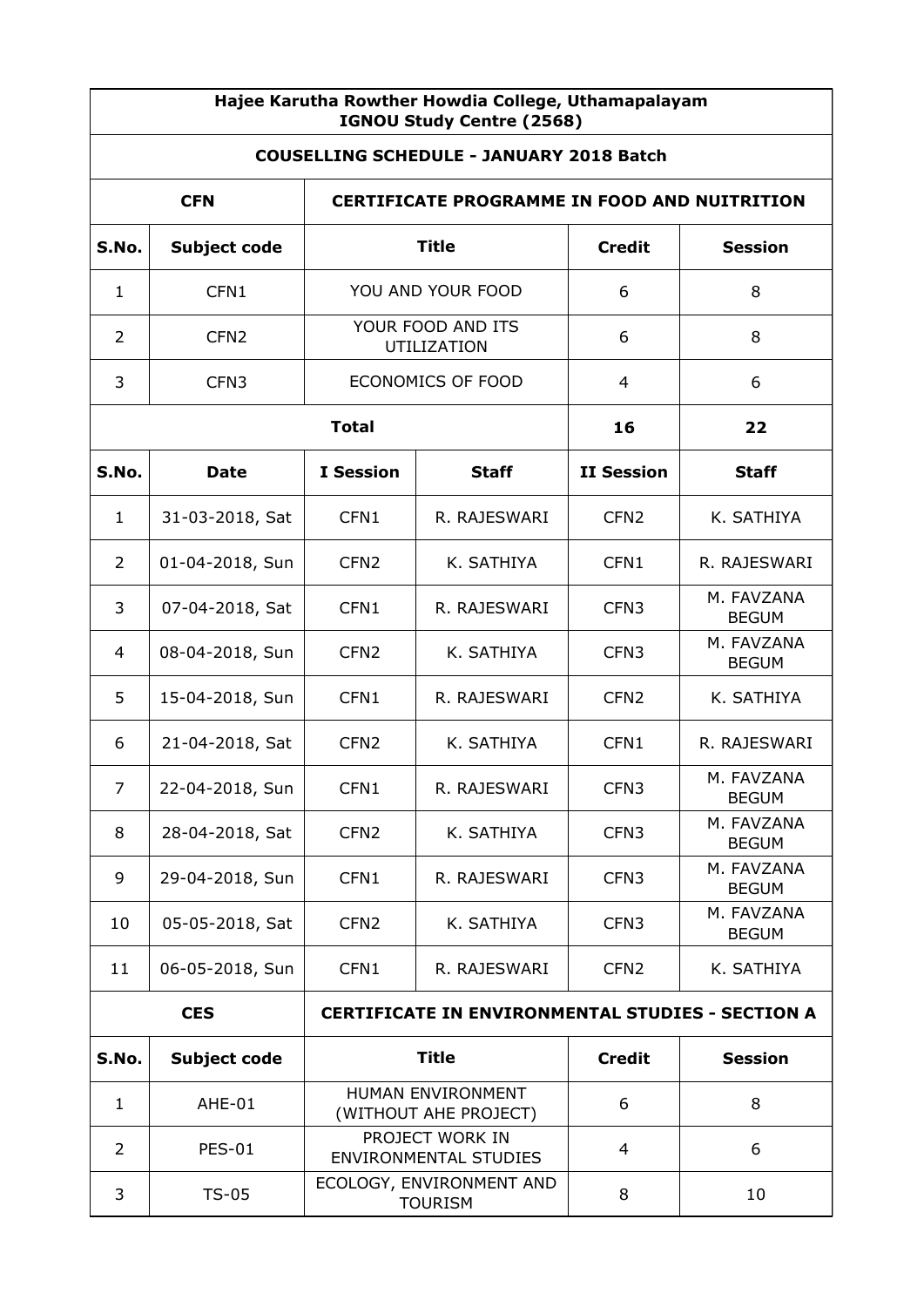| Hajee Karutha Rowther Howdia College, Uthamapalayam<br>IGNOU Study Centre (2568) |                                                                       |                                                 |                 |                   |                 |  |
|----------------------------------------------------------------------------------|-----------------------------------------------------------------------|-------------------------------------------------|-----------------|-------------------|-----------------|--|
| <b>COUSELLING SCHEDULE - JANUARY 2018 Batch</b>                                  |                                                                       |                                                 |                 |                   |                 |  |
| <b>Total</b>                                                                     |                                                                       |                                                 |                 | 18                | 24              |  |
| S.No.                                                                            | <b>Date</b>                                                           | <b>I</b> Session                                | <b>Staff</b>    | <b>II Session</b> | <b>Staff</b>    |  |
| $\mathbf{1}$                                                                     | 31-03-2018, Sat                                                       | <b>PES-01</b>                                   | M. REKHA        | AHE-01            | G. ARIVALAGAN   |  |
| 2                                                                                | 01-04-2018, Sun                                                       | AHE-01                                          | G. ARIVALAGAN   | $TS-05$           | M. MARIAM BEEVI |  |
| 3                                                                                | 07-04-2018, Sat                                                       | $TS-05$                                         | M. MARIAM BEEVI | <b>PES-01</b>     | M. REKHA        |  |
| 4                                                                                | 08-04-2018, Sun                                                       | <b>PES-01</b>                                   | M. REKHA        | AHE-01            | G. ARIVALAGAN   |  |
| 5                                                                                | 15-04-2018, Sun                                                       | AHE-01                                          | G. ARIVALAGAN   | $TS-05$           | M. MARIAM BEEVI |  |
| 6                                                                                | 21-04-2018, Sat                                                       | $TS-05$                                         | M. MARIAM BEEVI | <b>PES-01</b>     | M. REKHA        |  |
| $\overline{7}$                                                                   | 22-04-2018, Sun                                                       | <b>PES-01</b>                                   | M. REKHA        | AHE-01            | G. ARIVALAGAN   |  |
| 8                                                                                | 28-04-2018, Sat                                                       | AHE-01                                          | G. ARIVALAGAN   | $TS-05$           | M. MARIAM BEEVI |  |
| 9                                                                                | 29-04-2018, Sun                                                       | $TS-05$                                         | M. MARIAM BEEVI | <b>PES-01</b>     | M. REKHA        |  |
| 10                                                                               | 05-05-2018, Sat                                                       | $TS-05$                                         | M. MARIAM BEEVI | AHE-01            | G. ARIVALAGAN   |  |
| 11                                                                               | 06-05-2018, Sun                                                       | $TS-05$                                         | M. MARIAM BEEVI | AHE-01            | G. ARIVALAGAN   |  |
| 12                                                                               | 12-05-2018, Sat                                                       | TS-05                                           | M. MARIAM BEEVI | TS-05             | M. MARIAM BEEVI |  |
|                                                                                  | <b>CES</b><br><b>CERTIFICATE IN ENVIRONMENTAL STUDIES - SECTION B</b> |                                                 |                 |                   |                 |  |
| S.No.                                                                            | Subject code                                                          | <b>I</b> Session                                | <b>Staff</b>    | <b>II Session</b> | <b>Staff</b>    |  |
| $\mathbf{1}$                                                                     | AHE-01                                                                | HUMAN ENVIRONMENT<br>(WITHOUT AHE PROJECT)      |                 | 6                 | 8               |  |
| $\overline{2}$                                                                   | <b>PES-01</b>                                                         | PROJECT WORK IN<br><b>ENVIRONMENTAL STUDIES</b> |                 | 4                 | 6               |  |
| 3                                                                                | $TS-05$                                                               | ECOLOGY, ENVIRONMENT AND<br><b>TOURISM</b>      |                 | 8                 | 10              |  |
| <b>Total</b>                                                                     |                                                                       |                                                 | 18              | 24                |                 |  |
| S.No.                                                                            | <b>Date</b>                                                           | <b>I</b> Session                                | <b>Staff</b>    | <b>II Session</b> | <b>Staff</b>    |  |
| $\mathbf{1}$                                                                     | 31-03-2018, Sat                                                       | AHE-01                                          | G. ARIVALAGAN   | <b>PES-01</b>     | M. MARIAM BEEVI |  |
| 2                                                                                | 01-04-2018, Sun                                                       | <b>TS-05</b>                                    | M. REKHA        | AHE-01            | G. ARIVALAGAN   |  |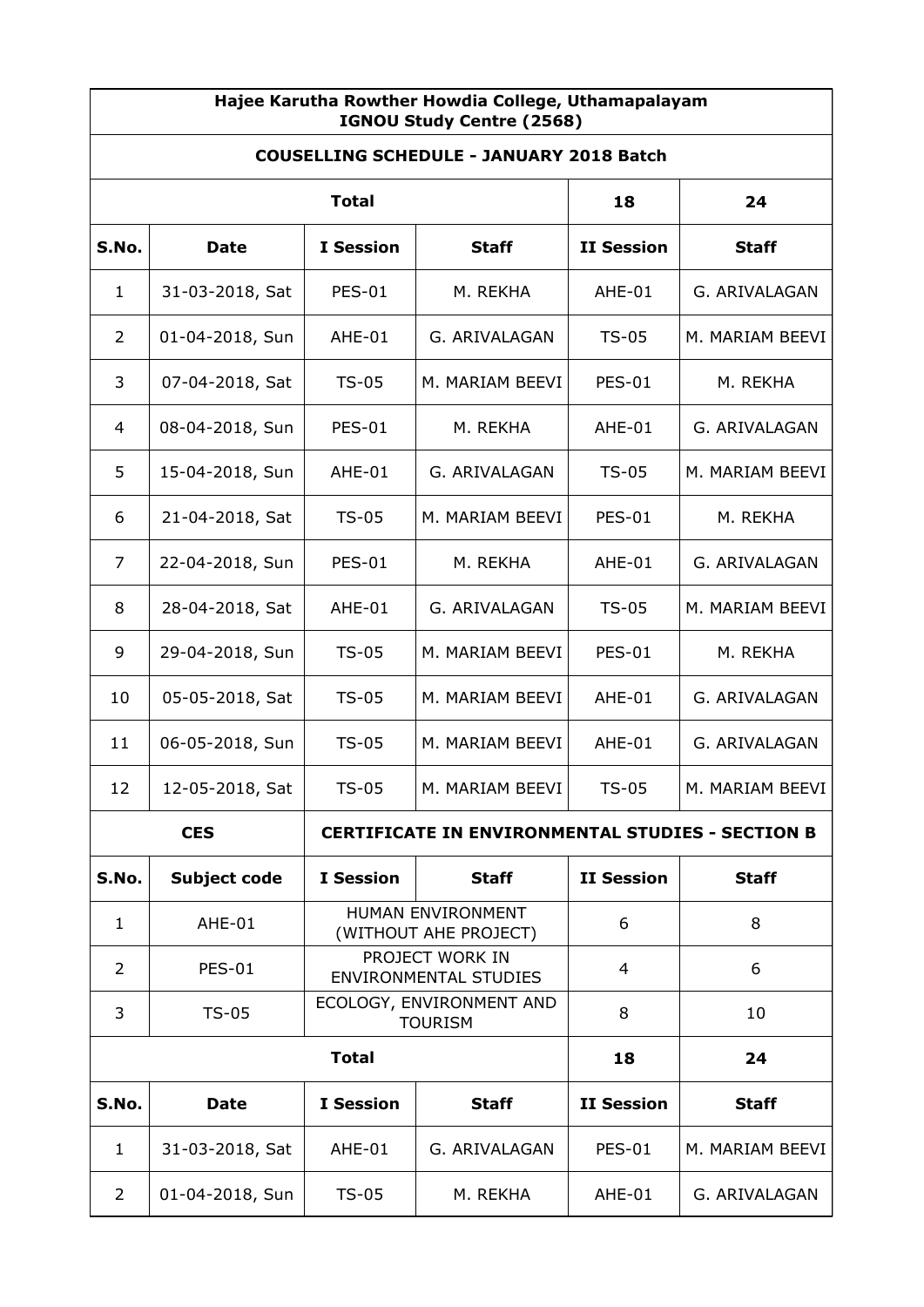| Hajee Karutha Rowther Howdia College, Uthamapalayam<br>IGNOU Study Centre (2568) |                                                                     |                                                   |                       |                   |                       |  |
|----------------------------------------------------------------------------------|---------------------------------------------------------------------|---------------------------------------------------|-----------------------|-------------------|-----------------------|--|
| <b>COUSELLING SCHEDULE - JANUARY 2018 Batch</b>                                  |                                                                     |                                                   |                       |                   |                       |  |
| 3                                                                                | 07-04-2018, Sat                                                     | <b>PES-01</b>                                     | M. MARIAM BEEVI       | $TS-05$           | M. REKHA              |  |
| 4                                                                                | 08-04-2018, Sun                                                     | AHE-01                                            | G. ARIVALAGAN         | <b>PES-01</b>     | M. MARIAM BEEVI       |  |
| 5                                                                                | 15-04-2018, Sun                                                     | $TS-05$                                           | M. REKHA              | AHE-01            | G. ARIVALAGAN         |  |
| 6                                                                                | 21-04-2018, Sat                                                     | <b>PES-01</b>                                     | M. MARIAM BEEVI       | $TS-05$           | M. REKHA              |  |
| 7                                                                                | 22-04-2018, Sun                                                     | AHE-01                                            | G. ARIVALAGAN         | <b>PES-01</b>     | M. MARIAM BEEVI       |  |
| 8                                                                                | 28-04-2018, Sat                                                     | $TS-05$                                           | M. REKHA              | AHE-01            | G. ARIVALAGAN         |  |
| 9                                                                                | 29-04-2018, Sun                                                     | <b>PES-01</b>                                     | M. MARIAM BEEVI       | $TS-05$           | M. REKHA              |  |
| 10                                                                               | 05-05-2018, Sat                                                     | AHE-01                                            | G. ARIVALAGAN         | $TS-05$           | M. REKHA              |  |
| 11                                                                               | 06-05-2018, Sun                                                     | AHE-01                                            | G. ARIVALAGAN         | $TS-05$           | M. REKHA              |  |
| 12                                                                               | 12-05-2018, Sat                                                     | $TS-05$                                           | M. REKHA              | $TS-05$           | M. REKHA              |  |
|                                                                                  | <b>CCP</b><br><b>CERTIFICATE IN CONSUMER PROTECTION - SECTION A</b> |                                                   |                       |                   |                       |  |
| S.No.                                                                            | <b>Subject code</b>                                                 |                                                   | <b>Title</b>          | <b>Credit</b>     | <b>Session</b>        |  |
| $\mathbf{1}$                                                                     | $ACS-01$                                                            | APPLICATION ORIENTED<br><b>COURSE IN CONSUMER</b> |                       | 8                 | 10                    |  |
| $\overline{2}$                                                                   | <b>CCP</b>                                                          | CONSUMER PROTECTION:<br><b>ISSUES AND ACTS</b>    |                       | 4                 | 6                     |  |
| 3                                                                                | <b>CPI</b>                                                          | PROJECT WORK IN CONSUMER<br><b>PROTECTION</b>     |                       | $\overline{4}$    | 6                     |  |
|                                                                                  | <b>Total</b>                                                        |                                                   |                       | 16                | 22                    |  |
| S.No.                                                                            | <b>Date</b>                                                         | <b>I</b> Session                                  | <b>Staff</b>          | <b>II Session</b> | <b>Staff</b>          |  |
| $\mathbf{1}$                                                                     | 31-03-2018, Sat                                                     | $ACS-01$                                          | K.M.<br>SHIBHATHULLAH | <b>CCP</b>        | P. KAVIMANI           |  |
| 2                                                                                | 01-04-2018, Sun                                                     | <b>CCP</b>                                        | P. KAVIMANI           | $ACS-01$          | K.M.<br>SHIBHATHULLAH |  |
| 3                                                                                | 07-04-2018, Sat                                                     | $ACS-01$                                          | K.M.<br>SHIBHATHULLAH | <b>CCP</b>        | P. KAVIMANI           |  |
| 4                                                                                | 08-04-2018, Sun                                                     | <b>CCP</b>                                        | P. KAVIMANI           | $ACS-01$          | K.M.<br>SHIBHATHULLAH |  |
| 5                                                                                | 15-04-2018, Sun                                                     | $ACS-01$                                          | K.M.<br>SHIBHATHULLAH | <b>CCP</b>        | P. KAVIMANI           |  |
| 6                                                                                | 21-04-2018, Sat                                                     | <b>CCP</b>                                        | P. KAVIMANI           | $ACS-01$          | K.M.<br>SHIBHATHULLAH |  |